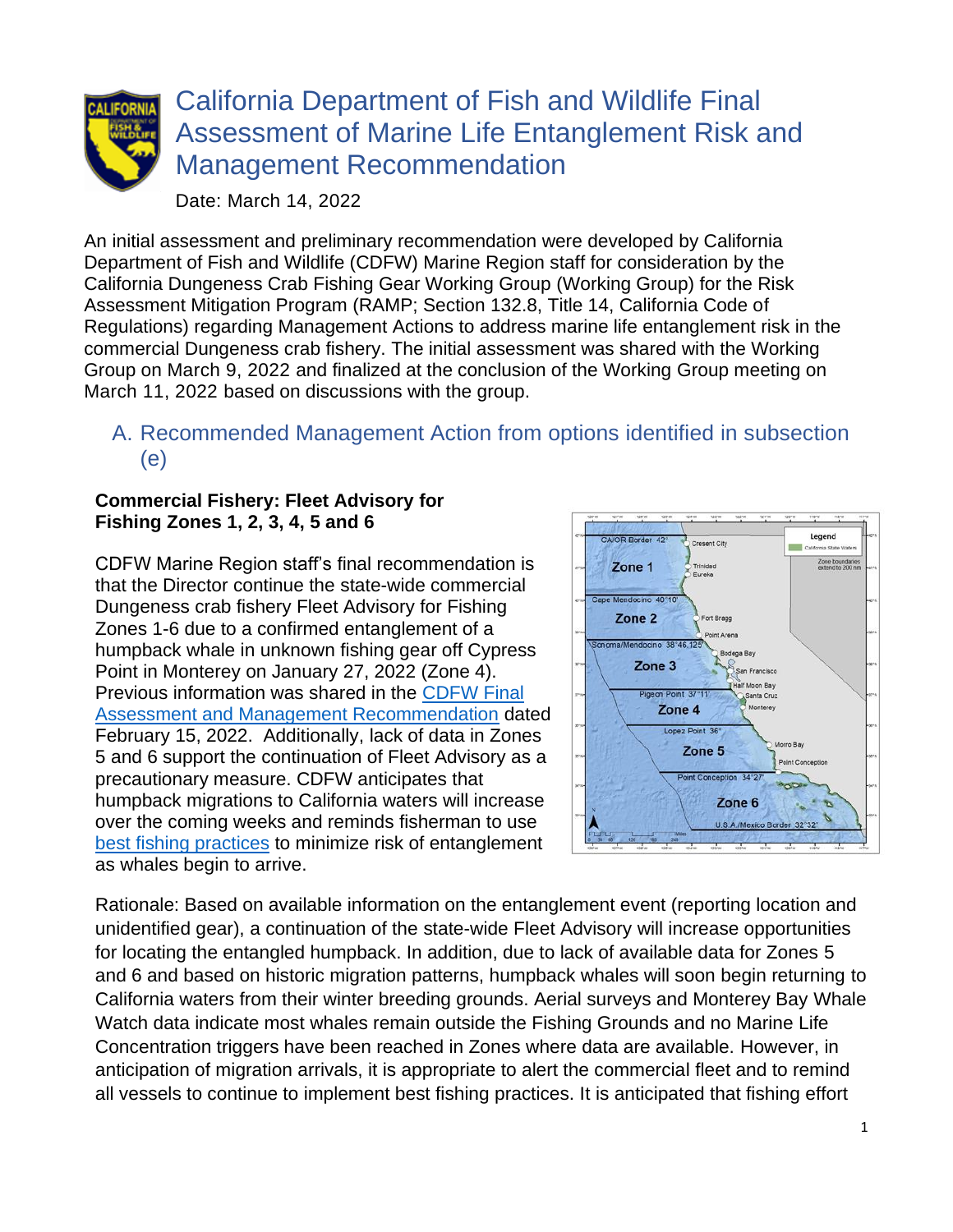will continue to decline into the spring months, however arrivals of humpback and blue whales will increase, and the Fleet should be prepared to modify fishing operations to minimize risk of entanglement.

CDFW Marine Region shared the Initial Assessment with Working Group representatives and advisors on March 11, 2022. There was no opposition to the recommendation by Marine Region staff and no alternative recommendation was provided by the Working Group. The Working Group did request that CDFW prioritize developing a milestone framework prior to the start of the 2022-23 season to provide certainty around opening dates when evaluating entanglement risk.

CDFW will continue to monitor all available data to inform the next risk assessment (expected to occur on or around April 1, 2022).

## B. Marine life entanglement risk, relative to the triggers in subsection (c)

Confirmed Entanglements in California Commercial Dungeness Crab Gear

- During the current Fishing Season: 0
- During the current calendar year: 0
- During the 2021 calendar year: 1 humpback whale

Confirmed Entanglements in Unknown Fishing Gear reported from California:

- During the current Fishing Season: 1 humpback whale
- During the current calendar year: 1 humpback whale
- During the 2021 calendar year: 3 humpback whales

Marine Life Concentrations Surveys and/or Satellite Telemetry Observations:

- **Fishing Zone 1, 2, 3 and 4:** No Management Action triggers reached
- **Fishing Zone 5 and 6:** No current data are available for these Zones, which triggers management response under RAMP (c)(2)(B)(1).
- C. Scope of elevated risk based on Management Considerations in subsection (d)

Section 132.8(d)(2): Information from NOAA

• No additional information was made available for this risk assessment

Section 132.8(d)(3): Effectiveness of management measures to reduce entanglement risk

• Fleet Advisory: given the unknown gear type involved in the entanglement, the reporting location and relatively low fishing effort by the commercial fishery within Fishing Zone 4 (where the entanglement was reported), a Fleet Advisory will sufficiently protect the few Actionable Species within the Fishing Grounds.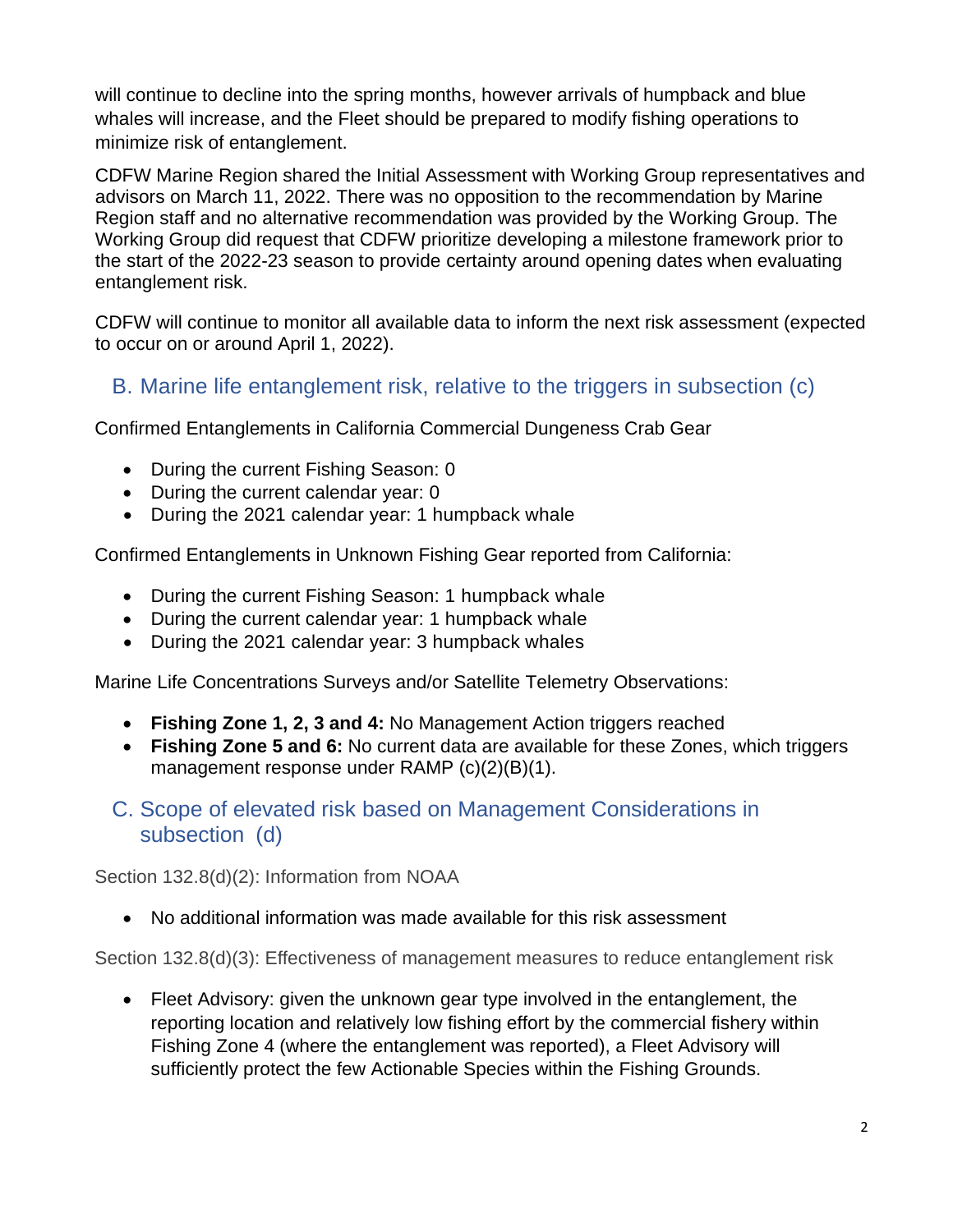- Fishing Depth Constraint: given the low abundance of humpback whales in the Fishing Grounds, it is not possible to identify an appropriate depth-based closure which would reduce co-occurrence. Therefore, implementing a depth constraint would not be an effective management measure.
- Fishery Closures or Vertical Line Reductions: given the low abundance of humpback whales, would be overly restrictive given the low risk of entanglement. Historic migration patterns suggest most humpback whales have departed the fishing grounds and remain in their winter breeding areas. Combined with declining fishing effort, this indicates low co-occurrence, and therefore low entanglement risk.
- Alternative Gear: cannot be authorized prior to April 1 and no gear is currently authorized for use.

Section 132.8(d)(4): Total economic impact to the fleet and fishing communities

• A Zone closure or Depth Restriction would have higher economic costs to the commercial fishery and given the overall entanglement risk, it is not warranted at this time.

Section 132.8(d)(5): Data availability within and across Fishing Zones

• CDFW aerial survey data are available for Fishing Zones 3 and 4. MBWW data are available for Fishing Zone 4. USCG aerial survey data are available for Fishing Zones 1, 2, 3 and 4. Whale Alert data are available for Fishing Zones 3, 4 and 6.

Section 132.8(d)(6): Known historic marine life migration patterns

• Aerial surveys, Whale Alert and MBWW indicate few humpback whales, which aligns with known historic migration patterns. Predictive models indicate low blue whale habitat suitability within the Fishing Ground

Section 132.8(d)(7): Fishing Season dynamics

- Weekly total landing volume has continued to decrease since late December. In recent weeks, a majority of volume has been harvested from Fishing Zone 3. Overall, 65% of the total volume harvested this season has been from Fishing Zone 1, 30% from Fishing Zone 3, and less than 5% from each of the other Fishing Zones. To date, 41% of harvested volume has been landed into Crescent City, 19% into Eureka, 11% each into San Francisco and Half Moon Bay, and less than 10% each from the other port complexes.
- Vessel activity by port has been highest in Crescent City (84 vessels) and Eureka (69 vessels), followed by San Francisco (56 vessels), Half Moon Bay (55 vessels), and Bodega Bay (54 vessels). Vessels have also made landings into Fort Bragg (31), Monterey (24), Trinidad (14), and Morro Bay (3).